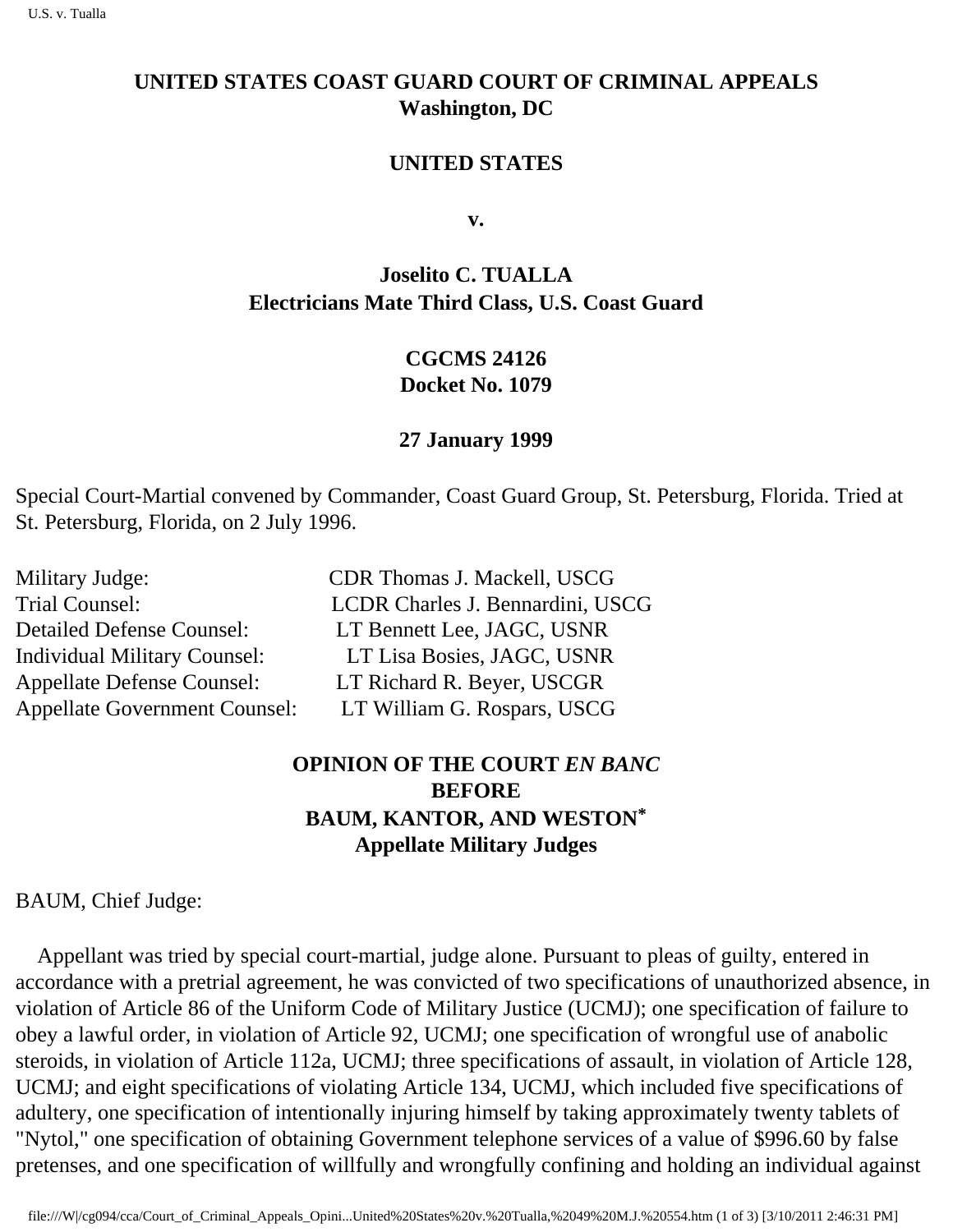#### U.S. v. Tualla

her will. The judge sentenced Appellant to a bad conduct discharge, confinement for five months, reduction to E-2, forfeiture of one-third pay per month for 6 months, and a fine of \$996.60, with provision for further confinement of one month upon non-payment of the fine. The convening authority approved the sentence as adjudged, with the exception of the fine enforcement provision, which was disapproved. Before this Court, Appellant has assigned two errors asserting that certain evidence was erroneously admitted at sentencing to Appellant s prejudice. Both of these assigned errors were orally argued. An additional assigned error challenging the civilian judicial appointment to this Court, which was not orally argued, has been resolved by the U.S. Supreme Court contrary to Appellant s position, *Edmond v. United States*, 520 U.S. 651, 117 S.Ct. 1573, 137 L.Ed.2d 917 (1997), and is rejected for that reason. A supplemental brief was filed by Appellant after oral argument asserting that all pay withheld from Appellant pursuant to Articles 57(a)(1) and 58b, UCMJ, was done so illegally and must be restored. Our action with respect to that assignment is governed by *U.S. v. Gorski,* 47 M.J. 370 (1997) and *U.S. v. Collova*, 47 M.J. 829 (C.G.Ct.Crim.App. 1998). Pursuant to those decisions, we will order the return of all pay withheld and forfeited solely because of the application of Articles 57(a)(1) and 58b, UCMJ.

 In his two assignments of error argued before the Court, Appellant contends that five administrative remarks entries from his service record alleging civilian misconduct were erroneously admitted in evidence over his objection at the sentencing stage of trial and that either a rehearing on the sentence or disapproval of the bad conduct discharge is required in light of the resultant material prejudice. The Government correctly points out that one of the five service record entries is a duplicate of another and that, in actuality, Appellant s complaint pertains to only four different entries. Furthermore, the Government notes that, despite Appellant s assertion that objection was made to all the service record entries, in fact, no objection was interposed at trial to the duplicate entries and that we, therefore, should treat any issue with respect to them as waived. We agree. No objection was made to the entry reflected on duplicate pages and we deem any issue with respect to the introduction of that service record entry to have been waived, particularly since Appellant agreed to a stipulation of facts, (Prosc. Ex. 2), which recounts the very civilian arrest information which Appellant now complains was improperly admitted through the service record document.

 Objections were made to the three other service record pages, thus preserving any issues with regard to the matters contained therein. These entries reflect a first alcohol incident, a recommendation against advancement due to low assigned marks in the areas of "Responsibility," "Setting an Example," and "Customs and Courtesies," and a reenlistment interview resulting in a recommendation against reenlistment. Coast Guard Personnel Regulations require the documentation of all these events by service record pages of the kind that were admitted by the judge. Moreover, the rules for courts-martial authorize at the sentencing stage of trial the introduction into evidence of service record entries such as these that show the character of an accused s service. We find no error in the admission of these documents in this trial before a military judge. Furthermore, with respect to the exhibit reflecting a reenlistment interview and recommendation against reenlistment, the military judge specifically stated that he was going to admit it, but that it would not influence his decision one way or another, and that he would give it no weight. Record at 85 and 87. For that reason, even if it had been error to admit that